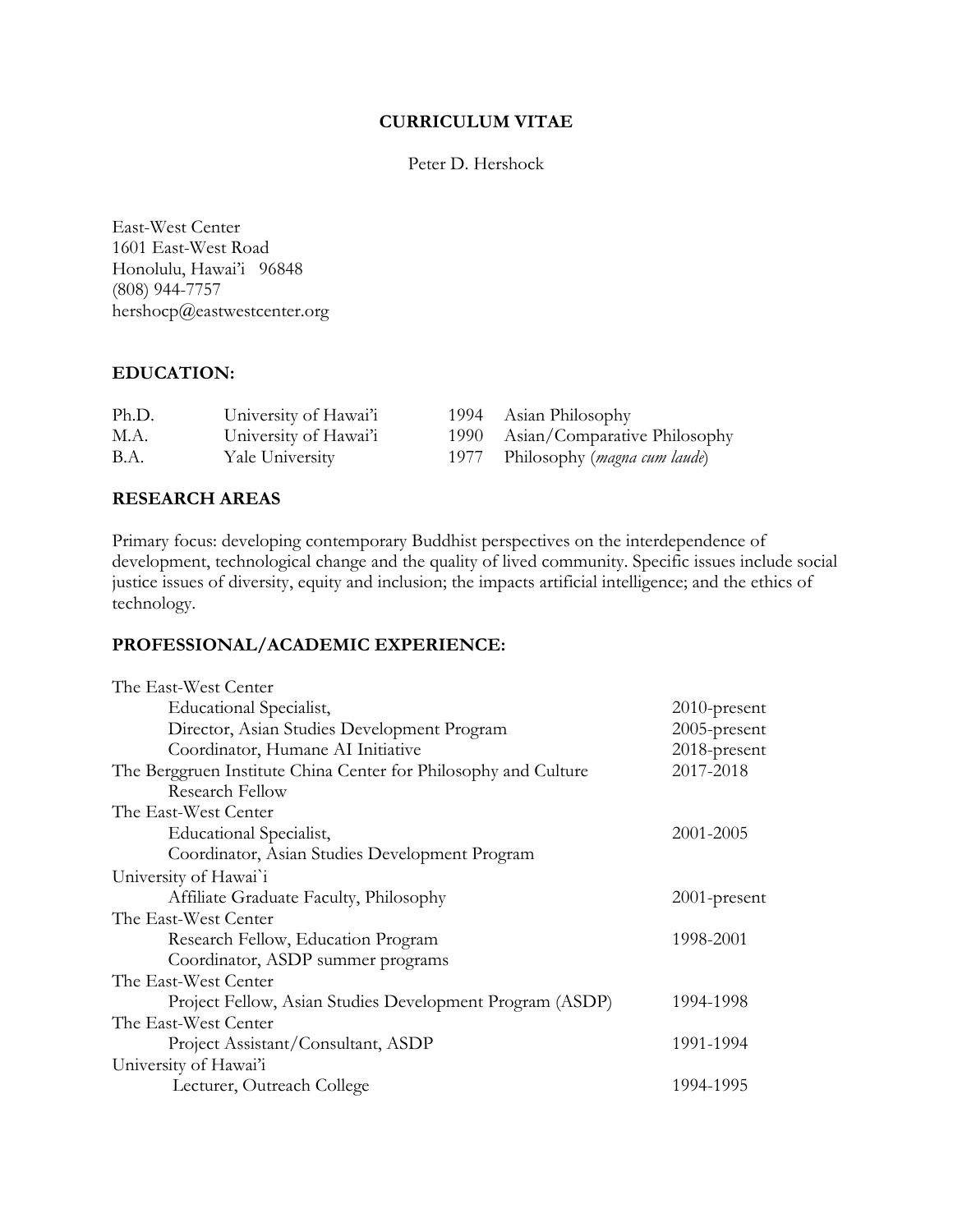# **PUBLICATIONS:**

# Monographs:

*Buddhism and Intelligent Technology: Toward a More Humane Future,* London: Bloomsbury Academic, 2021.

*Public Zen, Personal Zen: A Buddhist Introduction,* Boulder, CO: Rowman and Littlefield, 2014.

*Valuing Diversity: Buddhist Reflection on Realizing a More Equitable Global Future*, Albany, NY: State University of New York Press, 2012.

*Buddhism in the Public Sphere: Reorienting Global Interdependence*, London: Routledge 2006.

*Chan Buddhism*, Honolulu: University of Hawaii Press, 2004.

*Reinventing the Wheel: A Buddhist Response to the Information Age*, Albany: State University of New York Press, 1999.

*Liberating Intimacy: Enlightenment and Social Virtuosity in Ch'an Buddhism*, Albany: State University of New York Press, 1996.

# Edited Volumes:

*Human Being or Human Becomings? A Conversation with Confucianism on the Concept of Person*, edited Peter D. Hershock and Roger T. Ames, Albany, NY: State University of New York Press, 2021.

*Confucianism and Deweyan Pragmatism: Resources for a New Geopolitics of Interdependence*, edited Roger T. Ames, Chan Yajun, and Peter D. Hershock. Albany, NY: State University of New York Press, 2021

*Philosophies of Place: An Intercultural Conversation,* Peter D. Hershock and Roger T. Ames, Honolulu: University of Hawaii Press, 2019

*Confucianisms for a Changing World Order,* edited Roger T. Ames and Peter D. Hershock. Honolulu: University of Hawaii Press, 2017.

*Value and Values: Economics and Justice in an Era of Global Interdependence,* edited Roger T. Ames and Peter D. Hershock. Honolulu: University of Hawaii Press, 2015.

*Educations and their Purposes: A Conversation among Cultures*, edited Roger T. Ames and Peter D. Hershock, Honolulu: University of Hawaii Press, 2008.

*Changing Education: Leadership, Innovation and Development in a Globalizing Asia Pacific*, edited Peter D. Hershock, Mark Mason and John Hawkins, Hong Kong: CERC/Springer, 2007.

*Confucian Cultures of Authority,* edited Peter D. Hershock and Roger T. Ames, Albany, NY: State University of New York Press, 2006.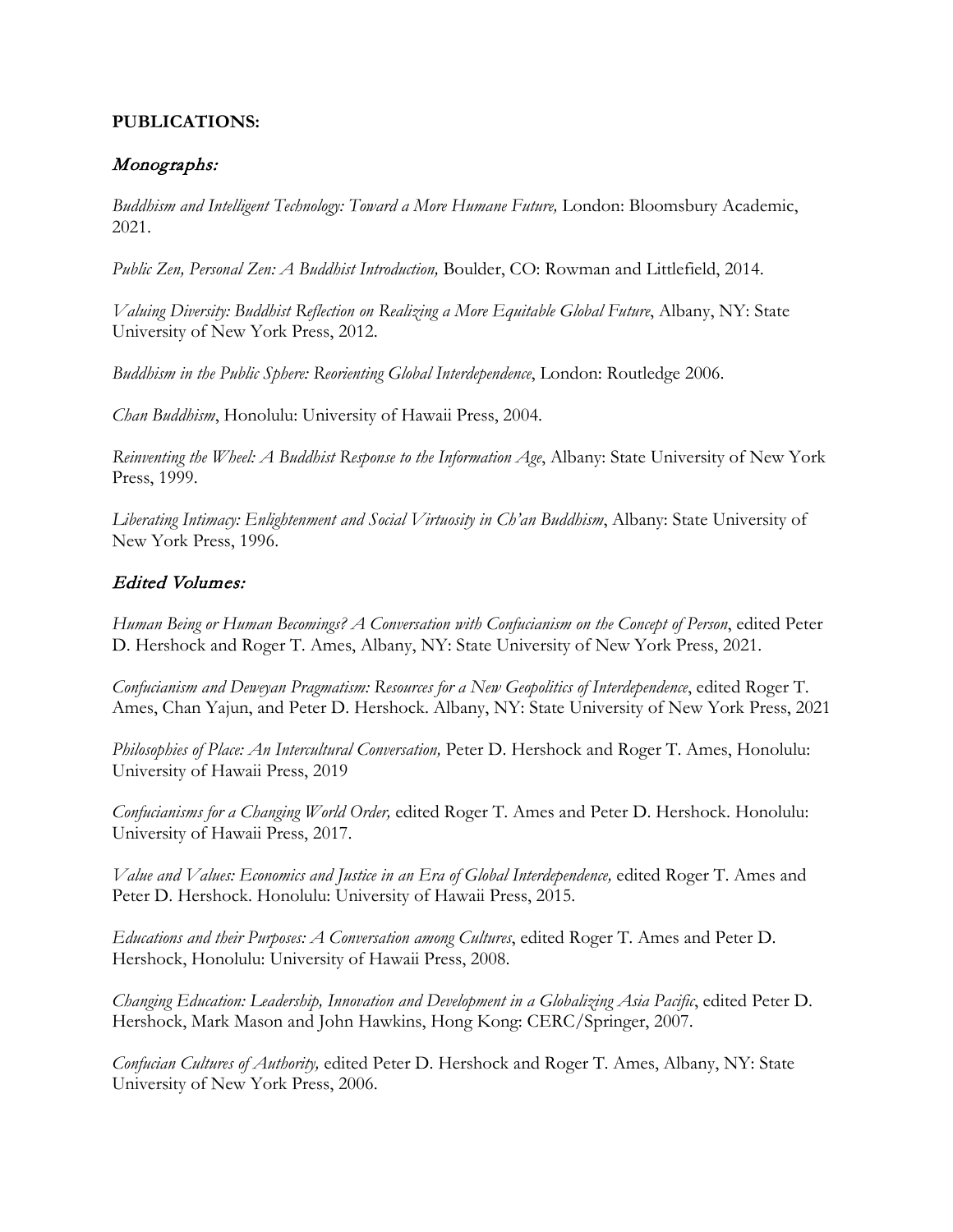*Mapping Communities: Ethics, Values, Practices*, edited Jefferson Fox, Krisnawati Suryanata and Peter D. Hershock, Honolulu: East-West Center Publications, 2005.

*Technology and Cultural Values: At the Edge of the Third Millennium*, edited Peter D. Hershock, Roger T. Ames and Marietta Stepaniants, Honolulu: University of Hawaii Press, 2003.

### Articles and Book Chapters (Philosophy):

"Governing as Predicament Resolution: Enhancing Equity and Diversity as Relational Values and Public Goods," in *Confucianism and Deweyan Pragmatism: Resources for a New Geopolitics of Interdependence*, edited Roger T. Ames, Chan Yajun, and Peter D. Hershock. Albany, NY: State University of New York Press, 2021.

"Compassionate Presence in an Era of Global Predicaments: Toward an Ethics of Human Becoming in the Face of Algorithmic Experience," in *Human Being or Human Becomings? A Conversation with Confucianism on the Concept of Person*, edited Peter D. Hershock and Roger T. Ames, Albany, NY: State University of New York Press, 2021.

"Compassion and Future Generations: A Buddhist Contribution to an Ethics of Global Interdependence," in Steven Emmanuel edited, *Philosophy's Big Questions: Comparing Buddhist and Western Approaches*, New York: Columbia University Press, 2021.

"The Intelligence Revolution and the New Great Game: A Buddhist Reflection on the Personal and Societal Predicaments of Big Data and Artificial Intelligence." *Hualin International Journal of Buddhist Studies*, 3.2 (2020): 62–77

"Ethics and the Risks of Intelligent Technology: The Algorithmic Threat to Freedom of Attention," East-West Center Humane AI Working Paper, No. 3 – October 2020

"Inequality, Social Cohesion and the Post-Pandemic Acceleration of Intelligent Technology," East-West Center Humane AI Working Paper, No. 1 – June 2020

"Against Individualism, For Relationalism: Toward an Ideal of Human Becoming Committed to Relational Justice," Philosophy East and West, Volume 69, Number 1 January 2019, pp. 29–39

"Responsive Virtuosity: A Classical Buddhist Contribution to Contemporary Conversations of Freedom," in Ming Dong Gu edited, *Why Traditional Chinese Philosophy Still Matters*. London: Routledge, 2018.

"Ironies of Interdependence: Some Reflections on Information, Communication, Technology and Equity in Contemporary Global Context," in China Media Research, October 2017.

"Chan Buddhism," entry for Stanford Encyclopedia of Philosophy, published online http://plato.stanford.edu/, 2015.

"Buddhist Perspectives." in *Ethics, Science, Technology, and Engineering*: *A Global Resource*. Ed. J. Britt Holbrook. 2nd ed. Vol. 1. Farmington Hills, MI: Macmillan Reference USA, 2015. 296-302.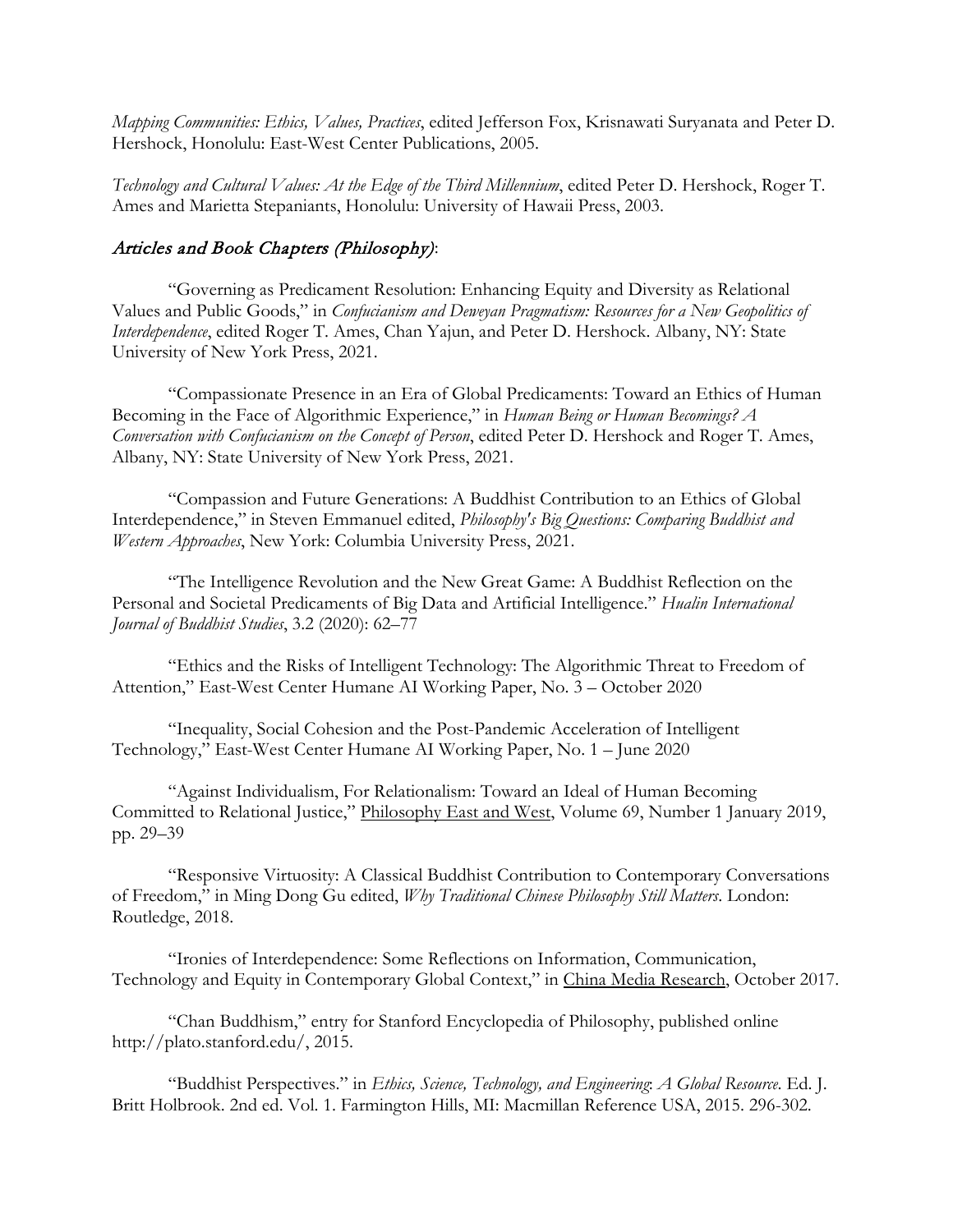"Liberty and Irony: Some Buddhist Cautions about the Globalization of Choice," Contemporary Philosophy in an Age of Globalization, Volume 3, Spring 2014, edited Takahira Nakajima and Tomokazu Baba, pp. 9-17.

"Squaring Freedom with Equity: Challenging the Karma of the Globalization of Choice," in Leah Kalmanson and James Mark Shields edited, *Buddhist Responses to Globalization*. Lexington Books, 2014.

"The Value of Diversity: Buddhist Reflection on Equity and Interdependence," *Denktraditionen im Dialog: Studien zur Befreiung und Interkulturalitat*, *Band 36*, edited by Raul Fornet-Betancourt, Hans Shelkshorn and Franz Gamier-Pranzl. Verlagshau Mainz, Auchen: 2013.

"Buddhism," in *The Encyclopedia of Science and Technology Ethics*, 2nd edition, edited Carl Mitcham, Macmillan Academic: Detroit, 2013.

"Diversity Matters: Buddhist Reflections on the Meaning of Difference," in Steven Emmanuel edited, *A Companion to Buddhist Philosophy*. New York: Wiley-Blackwell, 2012.

"Democracy and Difference: Going Beyond Liberal Freedoms and Illiberal Order," in *Beyond the Ballot Box*, proceedings of an International Conference on Deepening and Sustaining Democracy in Asia, October 11-14, 2009. Centre for Bhutan Studies: 2010.

"Ethics in an Era of Reflexive Modernization: A Buddhist Response," in John Powers and Charles Prebish edited, *Destroying Māra Forever: Buddhist Ethics Essays in Honor of Damien Keown,*  Boston: Snow Lion Publications, 2009.

"Valuing Karma: A Critical Concept for Orienting Interdependence toward Personal and Public Good," in *Revisioning Karma - the eBook*, Charles Prebish, Damien Keown, and Dale S.Wright (eds), JBE Online Books, 2008

"Mapping Boundaries, Shifting Power: The Socio-Ethical Dimensions of Participatory Mapping," Jefferson Fox, Krisnawati Suryanata, Peter Hershock, and A. H. Pramono, in *Contentious Geographies: Environment, Meaning and Scale*, edited by Goodman et.al, Ashgate, 2008.

"Media, Markets and Meaning: Placing Sustainable Development and Environmental Conservation and Enrichment at Risk" Journal of Bhutan Studies, Volume 14, Summer 2006, pp.74- 106

"Buddha-nature and Bodhicitta: Animals and Humans in Dramatic Ensembles Intent Upon Enlightenment," in David Jones edited, *Buddha-nature and Animality*, Asian Humanities Press, Freemont, CA: 2006.

"Mapping Power: Ironic Effects of Spatial Information Technology," Jefferson Fox, Krisna Suyanta, Peter D. Hershock, and Albertus Hadi Pramono, in Participatory Learning and Action Vol. 54 April 2006, pp. 98-105.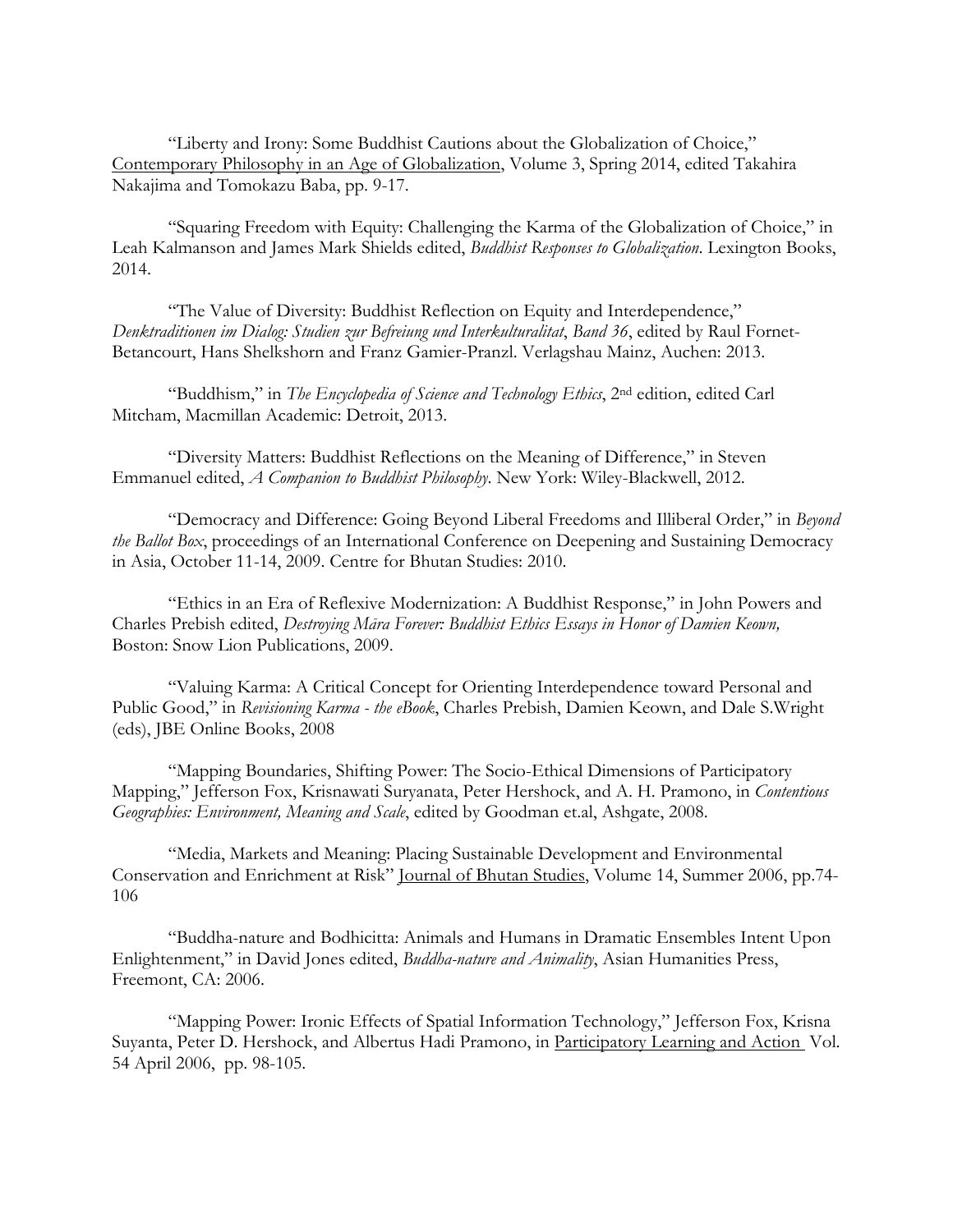"Buddhism," in *The Encyclopedia of Science and Technology Ethics*, edited Carl Mitcham, Macmillan Academic: Detroit, 2005.

"Poverty Alleviation: A Buddhist Perspective," Journal of Bhutan Studies, Volume 11, Winter 2004, pp. 33-67.

"Bhutanese Public Policy in the 'Century of Interdependence' "Journal of Bhutan Studies, Volume 11, Winter 2004, pp. 89-111.

"The Colonization of Consciousness: Mass Media and the Manipulation of Attention," Shift: At the Frontiers of Consciousness, Number 2, March-May, 2004.

"Renegade Emotion: Buddhist Precedents for Returning Rationality to the Heart," Philosophy East and West 53:2, April, 2003, pp. 251-70.

"Trade, Development, and the Broken Promise of Interdependence: Buddhist Reflections on the Possibility of Post-Market Economics," Journal of Bhutan Studies, Vol. 9, Winter 2003.

"From Vulnerability to Virtuosity: Buddhist Reflections on Responding to Terrorism and Tragedy," Journal of Buddhist Ethics, Volume 10, 2003.

"Buddhist Philosophy as a Buddhist Practice," in *From Africa to Zen: An Invitation to World Philosophy*, edited by Robert Solomon and Kathleen Higgins, Lantham. Md.: Rowan and Littlefield, 2003.

"Media, Attention, and the Colonization of Consciousness: A Buddhist Perspective," in *Reason and Insight: Western and Eastern Perspectives on the Pursuit of Moral Wisdom*, edited by Timothy Shanahan and Robin Wang, Wadsworth Press, 2002.

"Practice as Life Improvisation," Turning Wheel: The Journal of Socially Engaged Buddhists, Summer 2001.

"Family Matters: Dramatic Interdependence and the Intimate Realization of Buddhist Liberation," Journal of Buddhist Ethics, Volume 7, 2000.

"Built Space as *Bodhimandala:* The Architectural Meaning of a Practiced Buddhism, Part Two" Architectural Theory Review, Vol. 5 No. 1, April 2000.

"Dramatic Intervention: Human Rights from a Buddhist Perspective," Philosophy East and West, 50:1, April 2000.

"Changing the Way Society Changes: Transposing Social Activism into a Dramatic Key," Journal of Buddhist Ethics, Volume 4 No. 3, July 1999.

"Built Space as *Bodhimandala:* The Architectural Meaning of a Practiced Buddhism, Part One" Architectural Theory Review, Volume 4 No. 2, November 1999.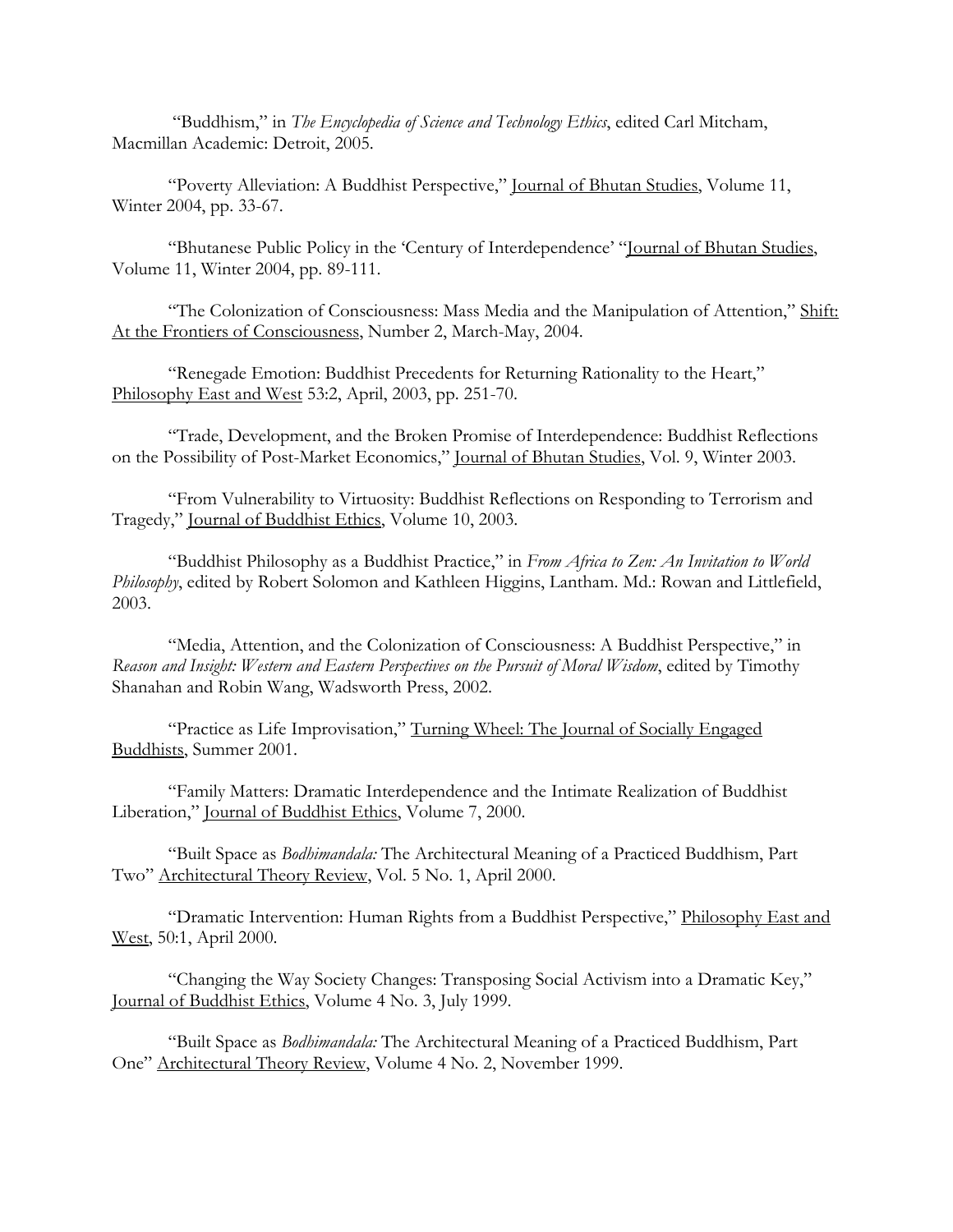"Person as Narration: The Dissolution of 'Self' and 'Other' in Ch'an Buddhism," Philosophy East and West, 44:4, October 1994.

"The Structure of Change in the I Ching," Journal of Chinese Philosophy, 18:3, September 1991.

## Articles and Book Chapters (Education):

"Equity and Higher Education in the Asia-Pacific," in Neubauer, Deane et.al., edited *Handbook of Asia Higher Education*. New York: Palgrave Macmillan Publishers, 2017.

"Valuing Diversity: Buddhist Reflections on Equity and Education" ASIANetwork Exchange: A Journal for Asian Studies in the Liberal Arts, Volume 22:1, Fall/Winter 2014.

"Mobility, Markets and Equity in Higher Education: Match or Mismatch?" in *Mobility and Migration in Asian Pacific Higher Education*, Deane Neubauer and Kazuo Kuroda, editors,.New York: Palgrave Macmillan, 2012.

"Information and Innovation in a Global Knowledge Society: Implications for Higher Education," in *The Emergent Knowledge Society and the Future of Higher Education,* Deane Neubauer, editor. London: Routledge, 2011.

"Higher Education, Globalization and the Critical Emergence of Diversity," Paideusis, Volume 19, Number 1, pp. 29-42

"Leadership in the Context of Complex Global Interdependence: Emerging Realities for Educational Innovation," Journal of Ethics in Leadership Vol. 2, No. 2 (2007) p. 10-26

### Book Reviews

Review of Rita Gross, *Religious Diversity: What is the Problem?*, Buddhist-Christian Studies, Vol. 36 (2016)

Review of Jeffrey Lyle Broughton, *Zongmi on Chan*, Journal of the American Academy of Religion 2010; doi: 10.1093/jaarel/lfq038

Review of Jin Y. Park, *Buddhism and Postmodernity: Zen, Huayan, and the Possibility of Buddhist Postmodern Ethics,* Sophia, 49:1 (2010), p. 153.

Review of Tao Jiang, *Contexts and Dialogue: Yogacara Buddhism and Modern Psychology on the Subliminal Mind*, Journal of Chinese Philosophy, Vol. 35:2, June 2008, pp. 371-75.

Review of Jinhua Jia, *Hongzhou School of Chan Buddhism in 8th to 10th Century China*, China Review International, Vol. 14:2, Fall 2007, pp. 477-484.

"Defining Chinese Chan Buddhism," a review of John R. McRae, *Seeing through Zen: Encounter, Transformation and Genealogy in Chinese Chan Buddhism,* H-NET Review available at [www.h](http://www.h-net.org/reviews)[net.org/reviews,](http://www.h-net.org/reviews) 2007.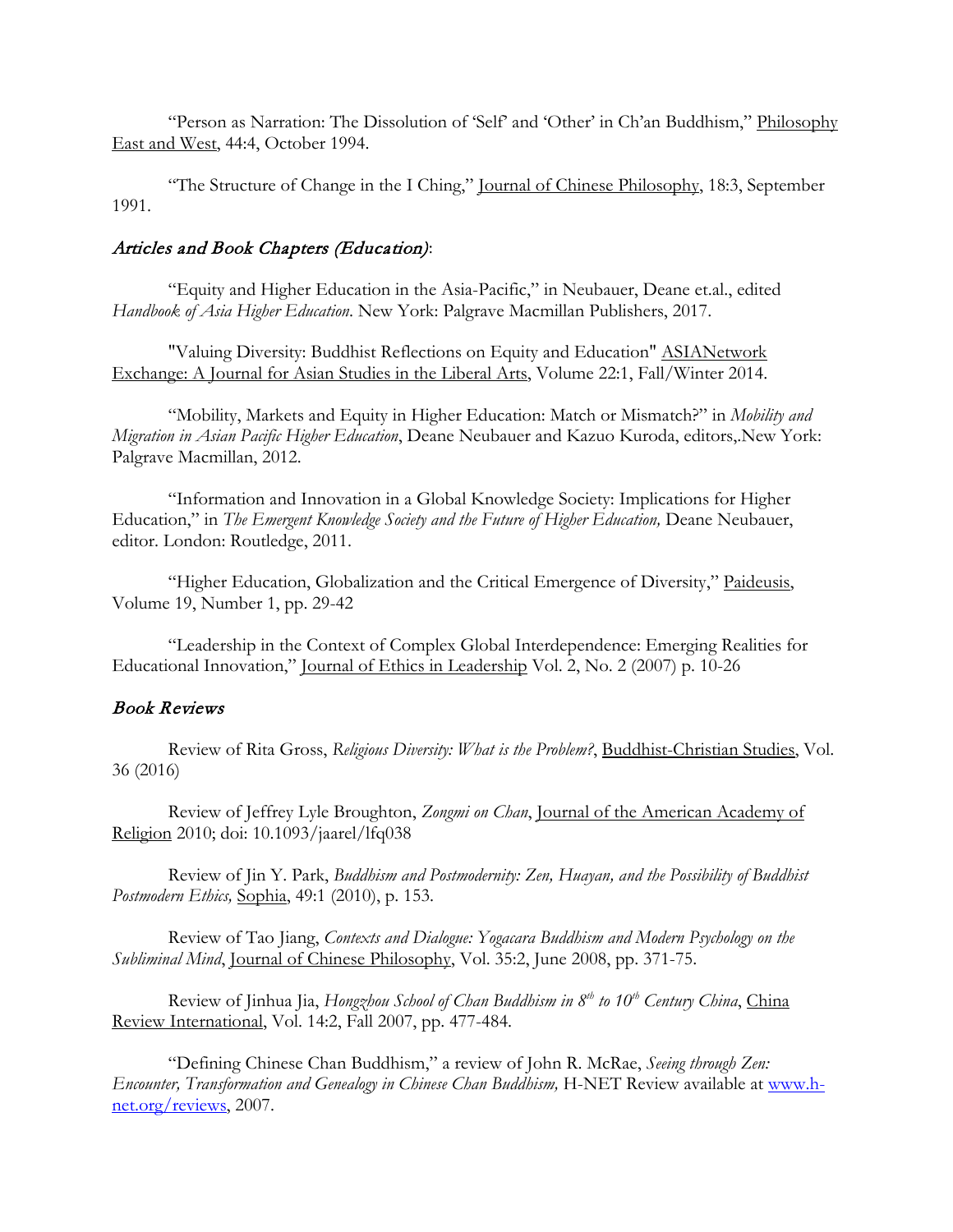#### **REPRESENTATIVE INVITED PRESENTATIONS:**

"Freedom of Attention and the Intelligence Revolution: Buddhist Reflection on Technological Risk and Our Prospects for More Humane Global Futures," November 6, 2021. 8th Humanistic Buddhism Conference, Nan Tien Institute, Wollongong, Australia

"Ethics and the Risks of Intelligent Technology: The Algorithmic Threat to Freedom of Attention," May 30, 2021. The Chinese Association for Artificial Intelligence International Conference on Artificial Intelligence (CICAI), Hangzhou, China

"Caring not Counting: A Relational Reimagining of Diversity, Equity, and Just Inclusion," the 62nd Annual Bishop Hurst Philosophy Lecture, American University, April 1, 2021

"Consciousness Mattering: A Buddhist Relational Perspective," Colloquium on 4E Cognition and Consciousness, University of Cincinnati, February 26, 2021

"The Intelligence Revolution and the New Attention Economy: An Ethical Singularity," invited presentation, Center for the Study of World Religions, Harvard University, February 13, 2020

"The Intelligence Revolution as Ethical Singularity: The Global Challenge of Realizing Humane and Equitable Artificial Intelligence," invited presentation, Beijing Forum, Beijing China, November 2, 2019

"The Intelligence Revolution and the New Great Game: Attention Mining, Smart Services, and the Risks of Human Redundancy," Shell Oil Global Scenarios Workshop on the Digitalization of Society, Amsterdam, Netherlands, June 3-4, 2019.

"Valuing Intelligence: Buddhist Reflection on the Attention Economy and Artificial Intelligence," International Conference on *Buddhist Values and Economics: Investing in a Sustainable Future,* University of Hong Kong, Hong Kong, China, April 13-15, 2019.

"The Improvisational Mind and the New Great Game: Buddhist Reflection on Responsive Virtuosity and the Intelligence Revolution." Tokyo, Japan, University of Tokyo Institute for Advanced Studies of Asia, December 8, 2018.

"Improvisational Mind: Buddhist Reflection on Responsive Virtuosity and Open Creativity," 9th International Conference on Comparative Studies of Mind, Seoul, Korea, October 12, 2018.

"Personhood: Buddhist Reflection on the Predicaments of Human Becoming in an Era of Artificial Intelligence," Beijing, China, Chinese Academy for Social Sciences, April 24, 2018.

"Against Individualism, For Relationalism: Toward an Ideal of Human Becoming Committed to Relational Justice," Washington, DC. March 9, 2018.

"Governing as Predicament Resolution: Enhancing Equity and Diversity as Relational Values and Public Goods," Fudan University, Shanghai, China. December 4, 2017.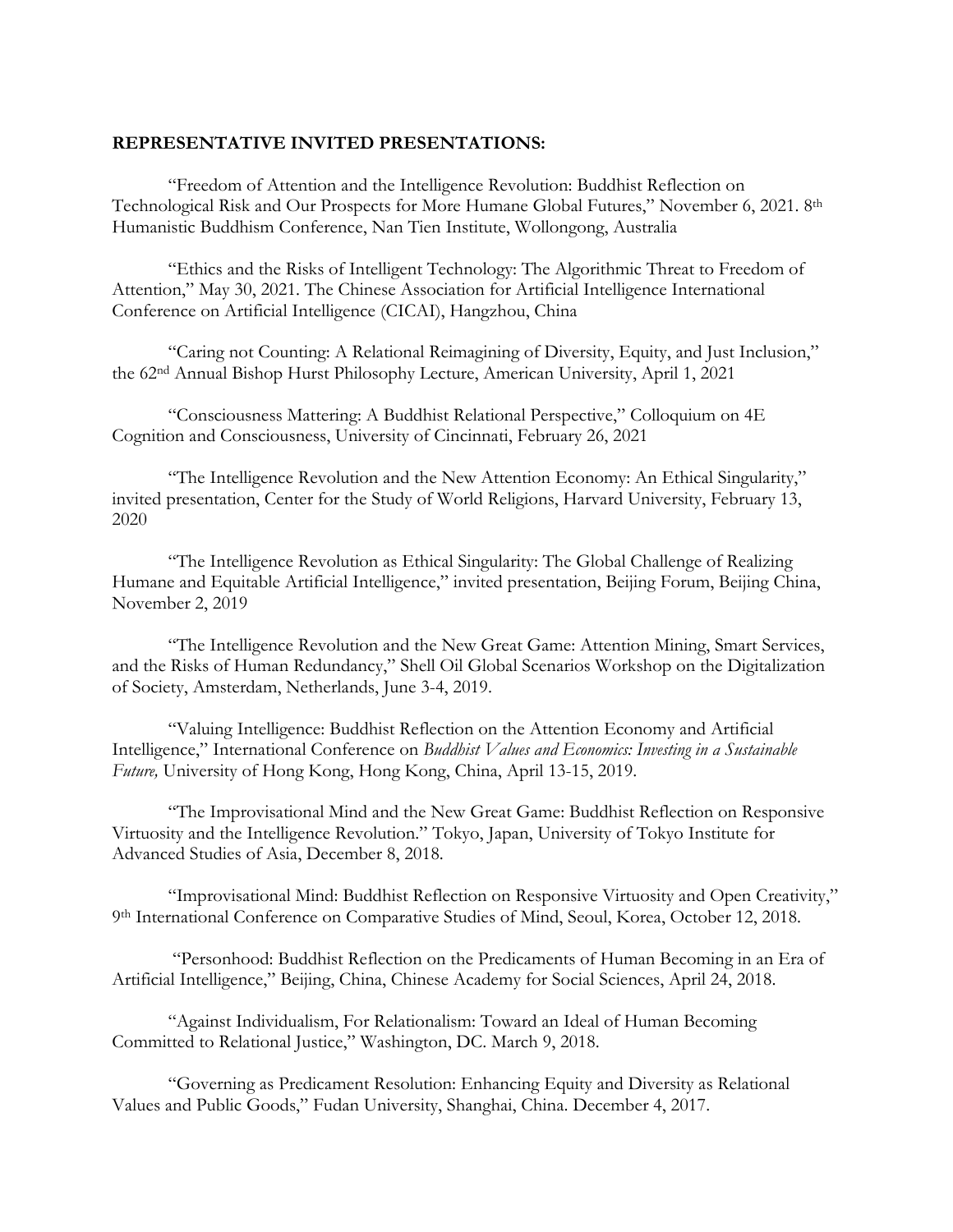"Personhood in an Era of Artificial Intelligence and Algorithmic Experience: Buddhist Insights on the Predicaments of Human Becoming," Kyoto University, Kyoto, Japan. November 1, 2017.

"China, Climate and Compassion: Buddhist Contribution to an Ethics of Intergenerational Justice," Utrecht University, Amsterdam, May 29, 2017

"Relational Virtuosity: The Social Ideal of Buddhist Practice, invited presentation at the International Conference on Buddhism in the Contemporary World, hosted by the Centre for the Study of Chan Buddhism and Human Civilization at the Chinese University of Hong Kong. Hong Kong, China, May 14-15, 2017

"Personhood and Politics in an Era of Algorithmic Experience: Toward a Relational Ethics of Human Becoming," at Human 'Beings' or Human 'Becomings," an International Conference hosted by the Confucius Research Institute and the Berggruen Philosophy and Culture Center, Qufu, China, May 8, 2017

"Relational Selfhood in Traditional Chinese Thought," University of San Diego, April 28, 2017

"Relational Virtuosity: Reconceiving Freedom, Diversity, Equity and Justice," University of Central Arkansas, Conway, AR. March 12, 2017

"Personhood and Virtuosic Relationality: Buddhist Perspectives," Stanford University, Berggruen Philosophy and Culture Center, September 18, 2015

"Empty Words: Buddhism, Language and Liberation," Tokyo University, University of Tokyo Center for Philosophy, August 11, 2015

"Voicing Enlightenment: The Paths of Ritual and Social Virtuosity," Kyoto University, August 13, 2015

"Valuing Diversity: A Buddhist Perspective on Education and Equity," Vassar College, Poughkeepsie, NY. September 25, 2014

"China, Climate and Compassion: Buddhist Contribution to an Ethics of Intergenerational Justice," China Forum, University of Delaware, September 23, 2014.

"Valuing Diversity: Buddhist Reflections on Equity and Education," AsiaNetwork Annual Conference keynote, Chicago IL. April 11, 2014

"Diversity: A Contemporary Value," University of San Diego. March 20, 2014.

"Choice or Virtuosity: Buddhist Reflection on the Meaning of Freedom," Department of Philosophy, University of Texas, Austin. March 17, 2014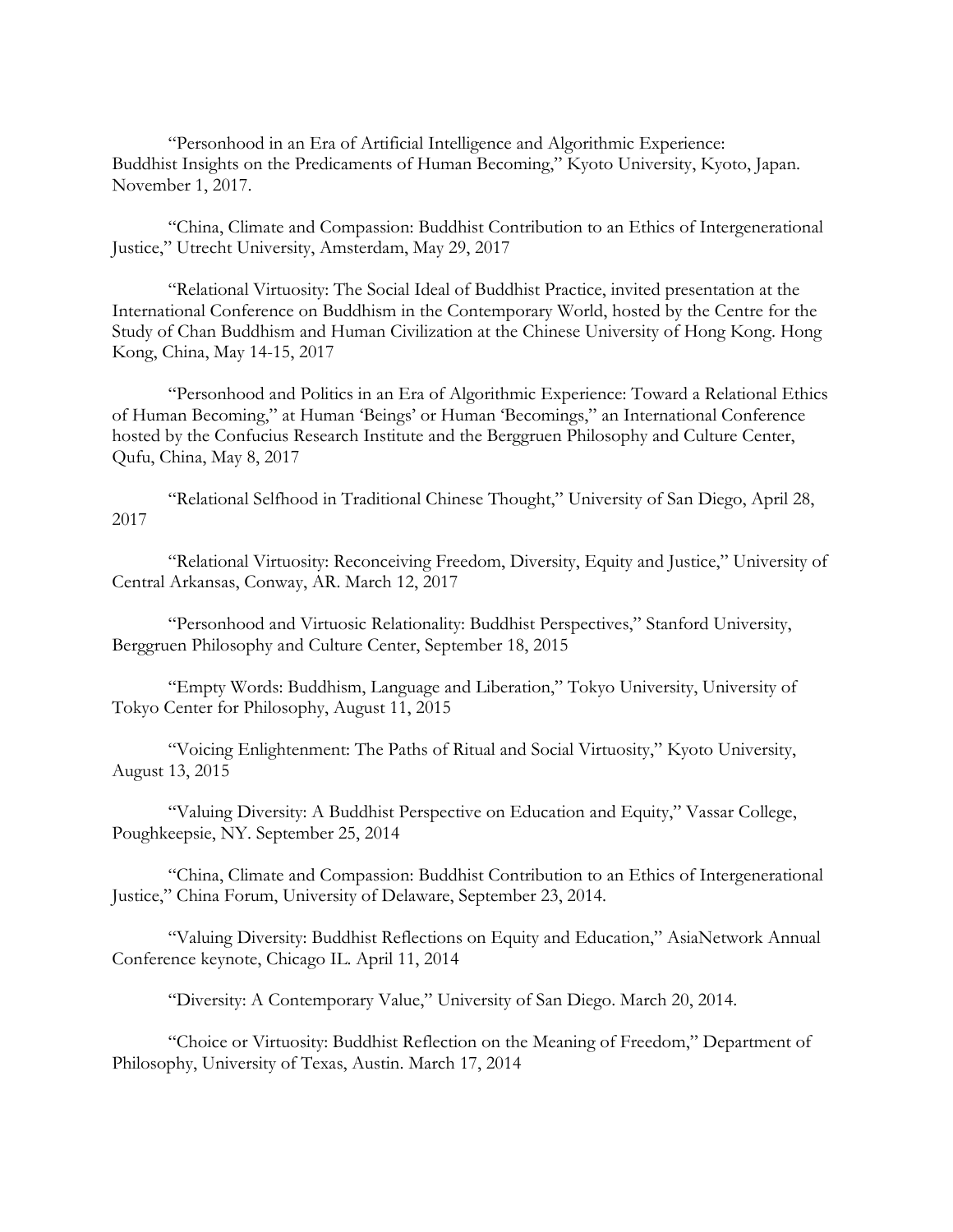"Valuing Diversity: Buddhist Reflection on a More Equitable Global Future," a plenary presentation at the 10<sup>th</sup> International Congress of the Society for Intercultural Philosophy. Vienna, Austria. May 9, 2013

"Squaring Freedom with Equity: Buddhist Reflections on Freedom," Law School, Queen's University, Belfast, Ireland, May 2, 2013

"Higher Education, Globalization and the Critical Emergence of the Value of Diversity," Queen's University, Belfast, Ireland. May 1, 2013

"Reviving the Past or Re-Envisioning the Future? Buddhism in Contemporary China," Tulsa, OK. Tulsa Community College, April 12, 2013.

"Valuing Diversity: Buddhist Reflections on Equity and Education," Harvard Divinity School, Cambridge, MA. February 13, 2013.

"In Pursuit of Equity: Globalization, Higher Education and the Emerging Value of Diversity," University of Texas, Dallas. April 5, 2012.

"Choice or Virtuosity: Buddhist Reflections on the Meaning of Freedom," Crow Asian Art Museum, Dallas, TX. April 4, 2012.

"Beyond Liberal Freedoms and Illiberal Order: Buddhist Reflections on Democracy and Difference," University of Kansas, Lawrence, October 12, 2011.

"The Value of Diversity; Buddhist Perspectives on More Equitably Orienting Global Interdependence," a plenary presentation at the 10<sup>th</sup> East-West Philosophers Conference, Honolulu, HI. May 17, 2011.

"Information and Innovation in a Global Knowledge Society: Implications for Higher Education," at the *Senior Seminar on Higher Education and Quality in an Emergent Knowledge Society*, hosted by the Malaysian Quality Agency and the East-West Center, Kuala Lumpur, Malasia, October 21-24, 2009.

"Religion and Politics: New Realities, New Responses," a lecture for the Institute for Comparative Religious Studies (ICRS), Universiti Gadjah Mada, Yogyakarta, Indonesia, October 19, 2009.

"Democracy and Difference: Going Beyond Liberal Freedoms and Illiberal Order," keynote address at *Deepening and Sustaining Democracy in Asia*, hosted in Paro, Bhutan by the United Nations Development Program and the Centre for Bhutan Studies, October 12-14, 2009.

"The Interplay of Religion and Politics: A Buddhist Perspective," invited lecture for the 8th Annual Belmont University 2009 Humanities Symposium on *Nature and the Human Spirit*, September 16, 2009.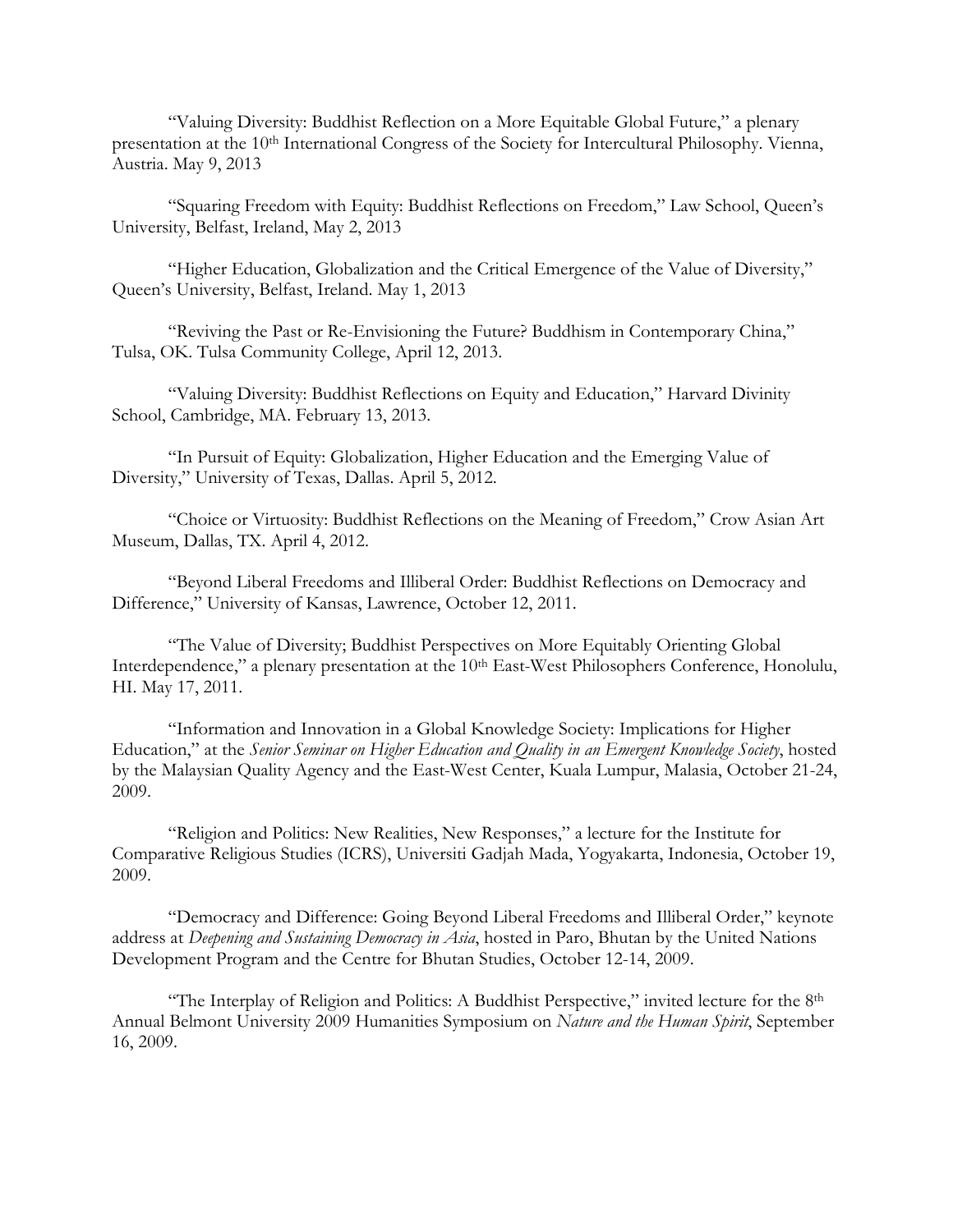"The Aesthetics of Liberating Relationality: Phenomenology, Chan Buddhism and the Art of Responsive Virtuosity," a National Endowment for the Humanities lecture at the College of DuPage, May 2, 2008.

"Equity, Diversity and the Ethics of Global Interdependence: Some Buddhist Reflections," the Breugemann Centre for Dialogue, Xavier University,April 8, 2008.

"Activating Difference: Appreciating Equity in an Era of Global Interdependence," opening keynote address, The 3rd International Conference on GNH, Chulalongkorn University, Bangkok, Thailand, November 11, 2008.

"Education under Globalization: Diversity as Goal or Golem?", the Amioka Lecture Series, University of Hawaii College of Education, June 23, 2007.

"Poverty Alleviation: Buddhist Texts and Teachings in Global Context," at *Religion, Ritual and the Social Order*, a conference of the South Carolina International Studies Consortium, at Camp St. Christopher, South Carolina, March 16-18, 2006.

"The Authority of Relational Virtuosity: Insights from Chan Buddhism," for *The Context of Culture: An East Asian Faculty Development Series*, The Maricopa Center for Learning and Instruction, Phoenix, Arizona, February 24, 2006.

"Relating Freely: The Meaning of Educating for Equity and Diversity," East-West Philosophers Conference, Honolulu, Hawaii, June 1, 2005

"Trade, Development, and the Broken Promise of Interdependence: A Buddhist Perspective on the Possibility of Post-Market Economics," presented at the International Conference on Operationalizing Gross National Happiness, Februay 18, 2004, Centre For Bhutan Studies, Thimpu, Bhutan.

"Engineering Ethics: Buddhist Perspectives", at University of California, Berkeley, April 11, 2003 at *Ethics and the Impact of Technology on Society*, a planning workshop.

"Mass Media, Attention Export, and the Colonization of Consciousness: A Buddhist Perspective," invited lecture, State University of New York, Oneonta, March 29, 2003.

"From Vulnerability to Virtuosity: Buddhist Reflections on Responding to Terrorism and Tragedy," Lyceum Series invited lecture, Winona State University, Winona MN, October 15, 2002.

"Attention Deficit: The Techno-utopian Myth in Buddhist Perspective," invited lecture, Berry College, Rome, Georgia, March 13, 2002.

"Liberation, Virtuosity, and the Birth of Chinese Buddhism", the annual DeLamotte lecture in comparative religion, Shorter College, Rome, Georgia, March 12, 2002.

"Technology and Cultural Values: A Buddhist Perspective," invited lecture, University of Redlands, Redlands, California, November 13, 2001.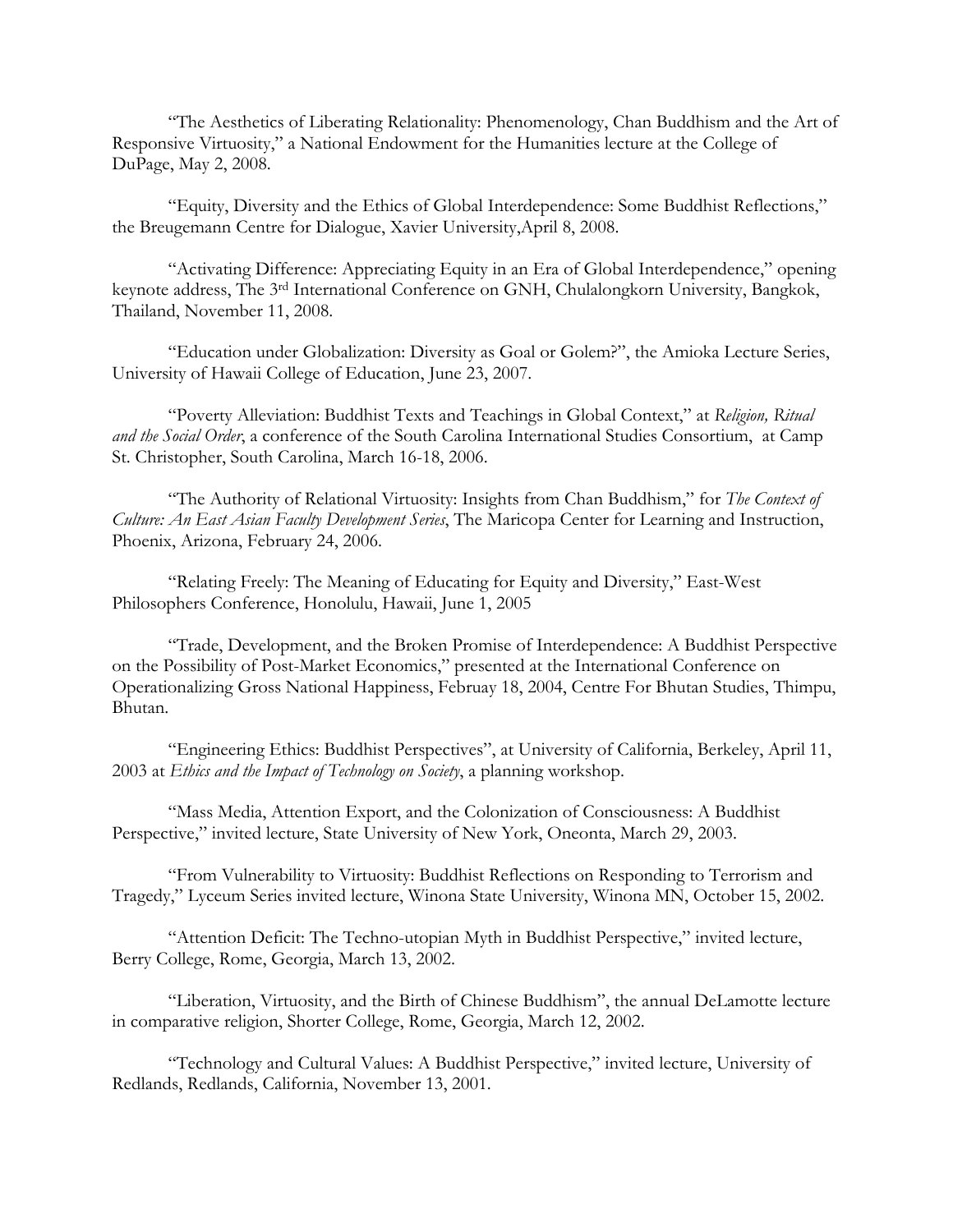**"**Control, Karma, and the Colonization of Consciousness: Buddhist Reflections on the Techno-Utopian Myth", invited paper for the annual Martin Lecture at Wheaton College, Norton, Massachusetts, November 7, 2000.

"Millenarianism in a World Without Beginning or End: Buddhist Practice and the Ongoing Realization of Dramatic Utopia", invited lecture, University of Hawaii, Honolulu, Hawaii, October 12, 2000.

"Buddhist Environmental Values and the Myth of Technotopia," presented at *Buddhist Environmental Values and the Challenge for Technological Responsibility,* a workshop/conference hosted at Ogelthorpe University, Atlanta, Georgia, September 22-24, 2000.

"Reinventing the Wheel: A Buddhist Response to the Information Age," invited lecture at Belmont University, Nashville, Tennessee, April 3, 2000.

Conference Summation, *Technology and Cultural Values at the Edge of the Third Millennium,* the Eighth East-West Philosophers Conference, Honolulu, Hawaii, January 9-21, 2000.

"Buddhist Enlightenment: An Empty Path to Dramatic Engagement," at a *Summer Institute on Indian Culture and Civilization*, Honolulu, Hawaii, June 8 – July 25, 1999.

"Sources of Chinese Buddhist Traditions" and "Ch'an Buddhism and the Sociality of Enlightenment," at *Religion and Philosophy in China,* a 5-week NEH summer institute, Honolulu, Hawaii, June 8- July 10, 1998.

"Buddhist Transformation in/of Southeast Asia," at *Integrating Southeast Asia into the Undergraduate Curriculum,* Slippery Rock University, Slippery Rock, PA., September 17, 1998.

"Aesthetics as Eschatology: Buddhist Practice as Healing Art," at *Continuities and Discontinuities in Chinese and Japanese Art and Aesthetics,* Atlanta College of Art, Atlanta, GA, February 7, 1998.

"Buddhism and Technology," at *Asian Core Values in the Modern World*, Eckerd College, St. Petersburg, FL, February 12, 1998.

"From Unwholesome Attention to Dramatic Poverty: A Buddhist Caution on Technological Bias in Health and Healing," at the *Third International Research Conference of the Society for Asian and Comparative Philosophy*, Honolulu, January 8, 1998.

"Dramatic Intervention: Human Rights from a Buddhist Perspective," at *Enhancing Connections for Asian Studies,* the Annual Conference of the Asian Studies Development Program, Chicago, IL. March 1997.

"Buddhism and Taoism: Practice as Tradition," at *China: Traditions in Transformation*, an NEH-sponsored workshop. Atlanta, GA, March 1997.

#### **SELECTED GRANTS and AWARDS**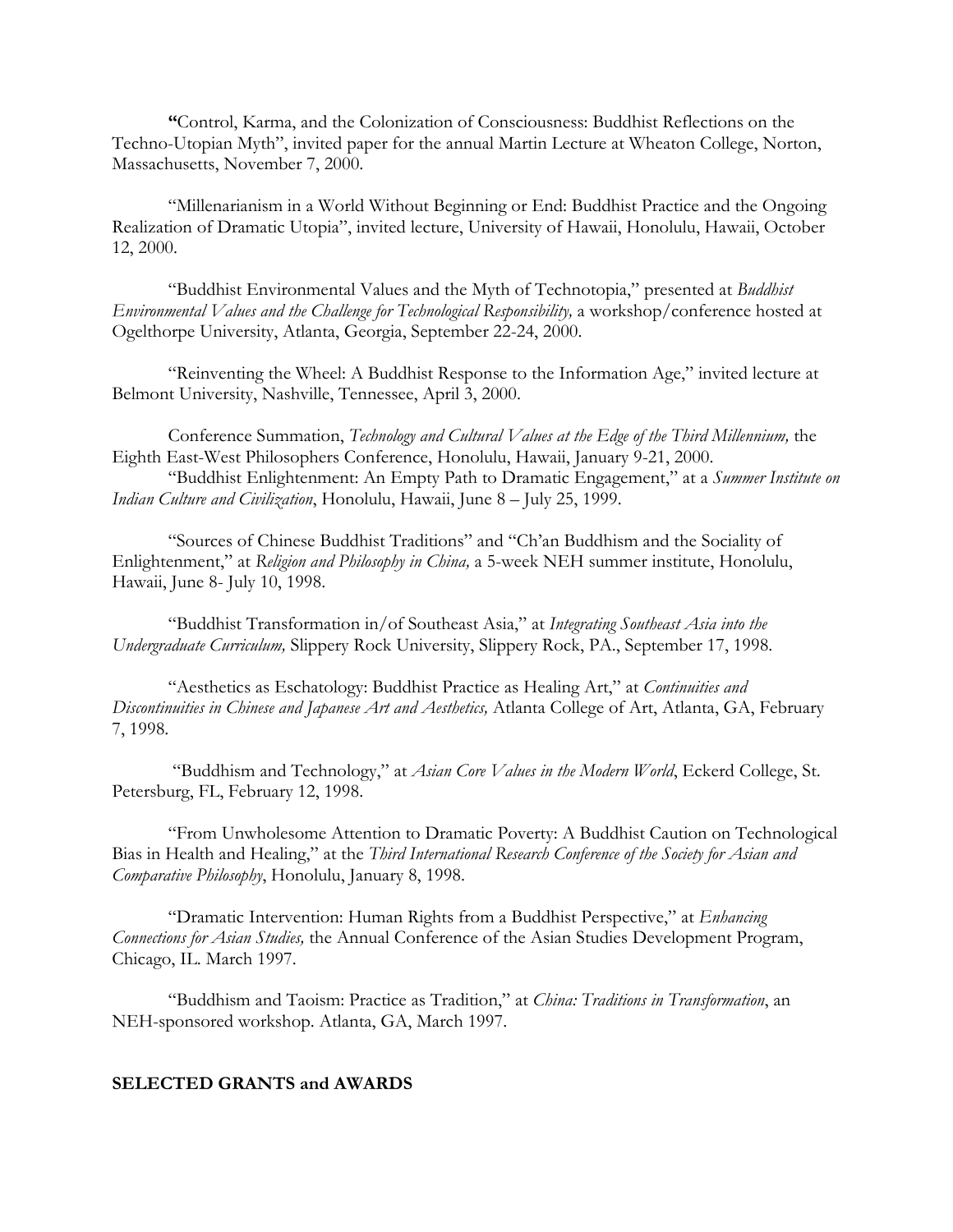Project Director, *Infusing Chinese and Southeast Asian Studies into the Undergraduate Curriculum: A Two-Year Initiative at Minority-Serving Institutions*, Henry B. Luce Foundation grant for 2022-2024, \$235,000

Project Director, *Women in Buddhism: Religion, Politics, and the Arts*, National Endowment for the Humanities Summer Institute grant for 2022. Award: \$235,000

Project Director, Enhancing Undergraduate Korean Studies, a grant from the Academy for Korean Studies for 2019, \$42,000

Project Director, *Colonial Experiences and their Legacies in Southeast Asia*, National Endowment for the Humanities Summer Institute grant for 2019. Award: \$185,000

Project Director, Enhancing Undergraduate Korean Studies, a grant from the Academy for Korean Studies for 2018, \$42,000

Project Director, *Buddhist East Asia: The Interplay of Religion, the Arts and Politics,* a National Endowment for the Humanities Summer Institute grant for 2018. Award: \$185,000

Project Director, "Korean Studies in a New Global Era: Development Strategies for North America," a research policy paper grant awarded by the Academy for Korean Studies, October 2016 to July 2017. \$12,500

Project Director, *Enhancing Undergraduate Chinese Language and Culture Studies: Integrating Faculty and Curriculum Development***,** a U.S. Department of Education Title VI Undergraduate International Studies and Foreign Language grant. 2016-2019. Award: \$395,000.

Project Co-Director, *Islam in Asia: Traditions and Transformations,* a National Endowment for the Humanities Summer Institute grant for 2017. Award: \$186,500

Project Co-Director, *Confucian Asia: Traditions and Transformations,* a National Endowment for the Humanities Summer Institute grant for 2016. Award: \$189,000

Project Director, *Buddhist Asia: Traditions, Transmissions and Transformations,* a National Endowment for the Humanities Summer Institute grant for 2015. Award: \$198,000

Project Director, *The Mongols and the Eurasian Nexus of Global History,* a National Endowment for the Humanities Summer Institute, Honolulu, Hawai'i. June-July 2014. Award: \$200,000

Project Director, *Asian Studies Development Program Support*, a Freeman Foundation grant for 2013. Award: \$100,000.

Project Director, *Thinking through Cultural Diversity: Bridging Cultural Differences in Asian Traditions*, a National Endowment for the Humanities project on Bridging Cultures at Community Colleges, 2011-2014. Award: \$360,000.

Project Director, *Asian Studies Development Program Support*, a Freeman Foundation grant for 2012. Award: \$100,000.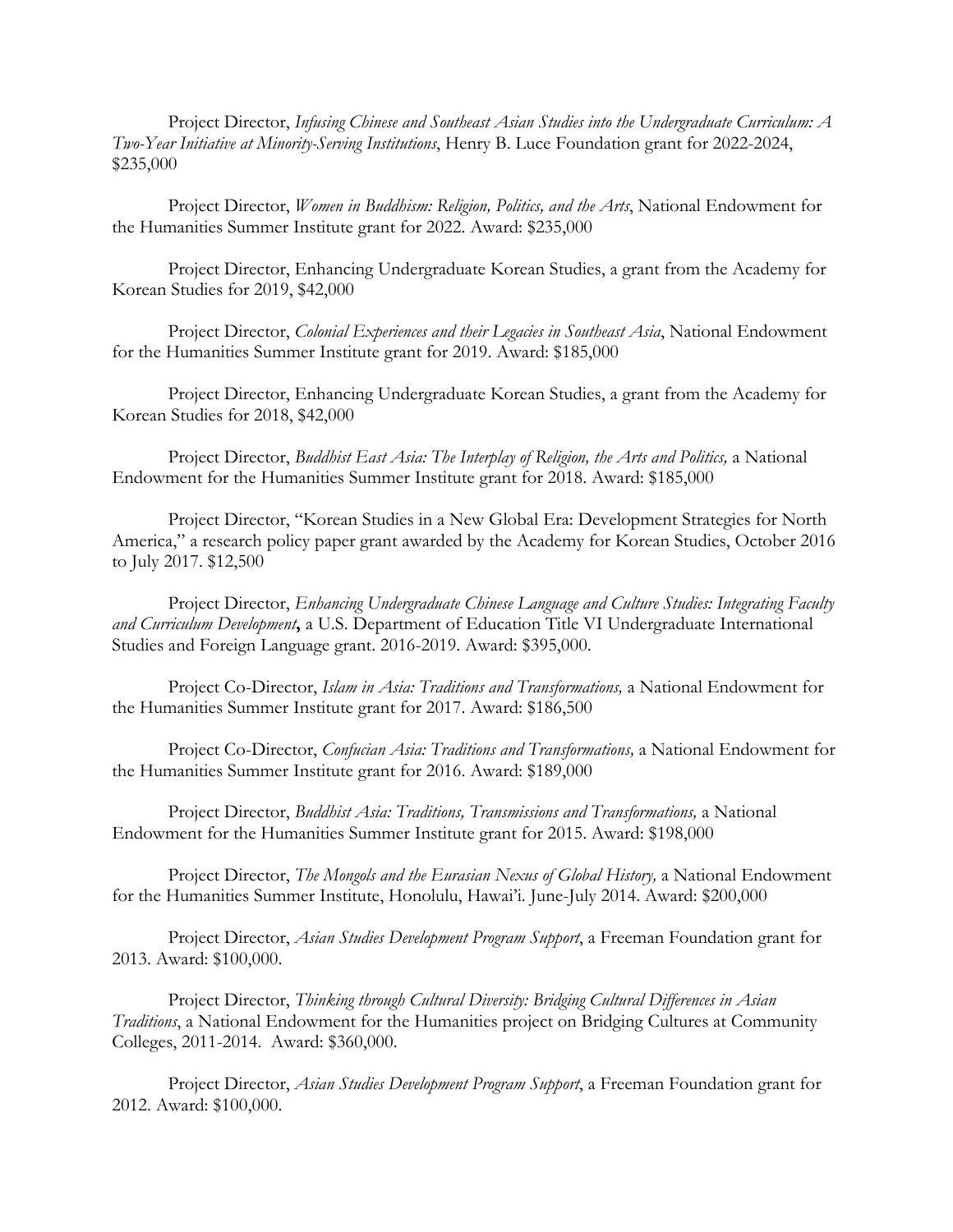Project Director, *The Dynamics of Cultural Unity and Diversity in Southeast Asia*, a National Endowment for the Humanities Summer Institute, Honolulu, Hawai'i. June-July 2011. Award: \$199,000

Project Director, *Asian Studies Development Program Support*, a Freeman Foundation grant, 2011. Award: \$100,000

Project Director, *Enhancing Undergraduate Chinese Language and Culture Studies: Integrating Faculty and Curriculum Development***,** a U.S. Department of Education Title VI Undergraduate International Studies and Foreign Language grant. 2010-2013. Award: \$465,000.

Project Director, *Enhancing Japanese Studies: Meeting Undergraduate Educator Needs,* a Japan Foundation Institutional Support Grant, 2010-2011. Award: \$40,000

Project Director, *The Silk Roads: Early Globalization and Chinese Cultural Identities*, a National Endowment for the Humanities Summer Institute, Honolulu, Hawai'i May-June, 2010. Award: \$199,000

Project Director, *Asian Studies Development Program Support Grant*, Freeman Foundation, 2010. Award: \$100,000

Principle Investigator, with Elizabeth Buck, *Asian Studies Development Program Support Grant*, Freeman Foundation, 2008-2009. Award: \$140,000

Project Director, *The Real and the Ideal: Arcs of Change in Chinese Culture*, a National Endowment for the Humanities Summer Institute, Honolulu, Hawai'i July-August, 2007. Award: \$186,000

Project Director, *The Silk Road: Early Globalization and Chinese Cultural Identity*, a National Endowment for the Humanities Summer Institute, Honolulu, Hawai'i July-August, 2006. Award: \$191,000

Project Director, *Southeast Asia: The Interplay of Indigenous Cultures and Outside Influence*s, a National Endowment for the Humanities Summer Institute, Honolulu, Hawai'i June-July, 2005. Award: \$188,000

Project Director, *Infusing Asian Studies into the Undergraduate Curriculum in Latin American Countries*, funded by the Inter-American Development Bank, 2005. Award: \$55,000

Consultancy and Research Award, United Nations Development Program, Thimpu, Bhutan, September 2005.

Project Director, *Religion and Politics in India: Culture, History and the Contemporary Experience,* a National Endowment for the Humanities Summer Institute, Honolulu, Hawai'i June-July, 2004. Award: \$180,000